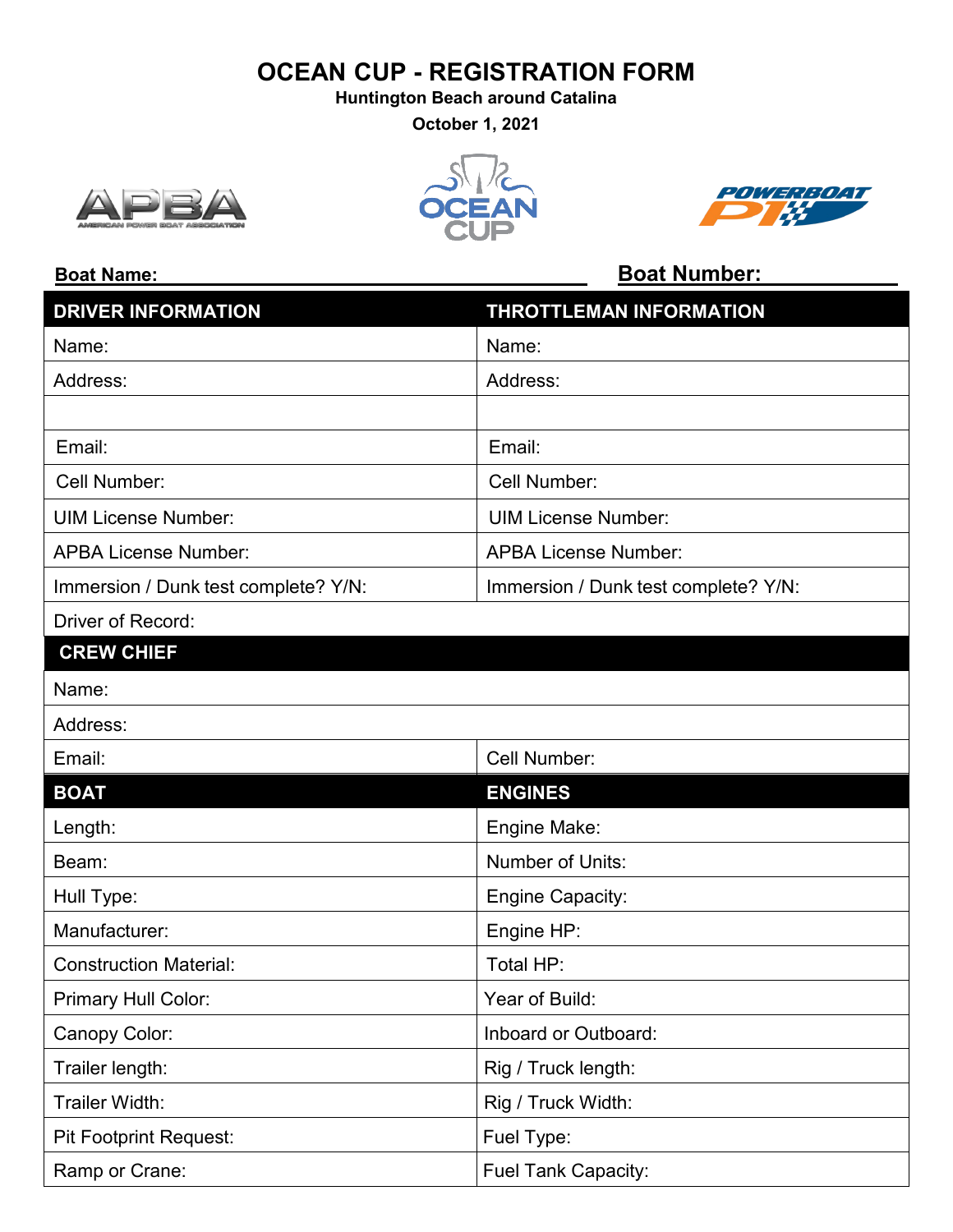## **OCEAN CUP - REGISTRATION FORM**

#### **Huntington Beach around Catalina**

**October 1, 2021**

# **ENTRY FEES**

#### *WITHDRAWAL DEADLINE: September 6, 2021*

| <b>Boat Length</b>    | <b>Prior to 8/31/2021</b> |                    | <b>Prior to 9/15/2021</b> |                    |
|-----------------------|---------------------------|--------------------|---------------------------|--------------------|
|                       | <b>Check</b>              | <b>Credit Card</b> | <b>Check</b>              | <b>Credit Card</b> |
| over 16' 5" up to 30' | \$3,000                   | \$3,120            | \$4,000                   | \$4,160            |
| 30' up to 40'         | \$6,000                   | \$6,240            | \$7,000                   | \$7,280            |
| 40' up to 50'         | \$9,000                   | \$9,360            | \$10,000                  | \$10,400           |
| 50' and over          | \$12,000                  | \$12,480           | \$13,000                  | \$13,520           |

**ENTRY FORMS MAY BE MAILED WITH A CHECK MADE OUT TO: Ocean Cup LLC** Attn: Janet Wilson

2196 Carmel Valley Rd Del Mar, CA 92014 Email form to [Entry@OceanCup.com](mailto:Entry@OceanCup.com) Questions? Call Keli Gunn 760.473.8623 or Janet Wilson 619.733.1428

I hereby verify that all information provided in this entry form, by the undersigned, is correct. I hereby also acknowledge that the entrants have read the race instructions; fully comprehend the safety requirements for this event and have submitted all required forms:

#### **1) Risk Assessment Form**

- **2) Immersion / Dunk Test Paperwork**
- **3) Safety Form**

(signature and printed name) (date)

**Indemnity and APBA waivers will need to be signed in person at registration.**

\_\_\_\_\_\_\_\_\_\_\_\_\_\_\_\_\_\_\_\_\_\_\_\_\_\_\_\_\_\_\_\_\_\_\_\_\_\_\_\_\_\_\_\_\_\_\_\_\_\_\_\_\_\_\_\_ \_\_\_\_\_\_\_\_\_\_\_\_\_\_\_\_\_\_\_